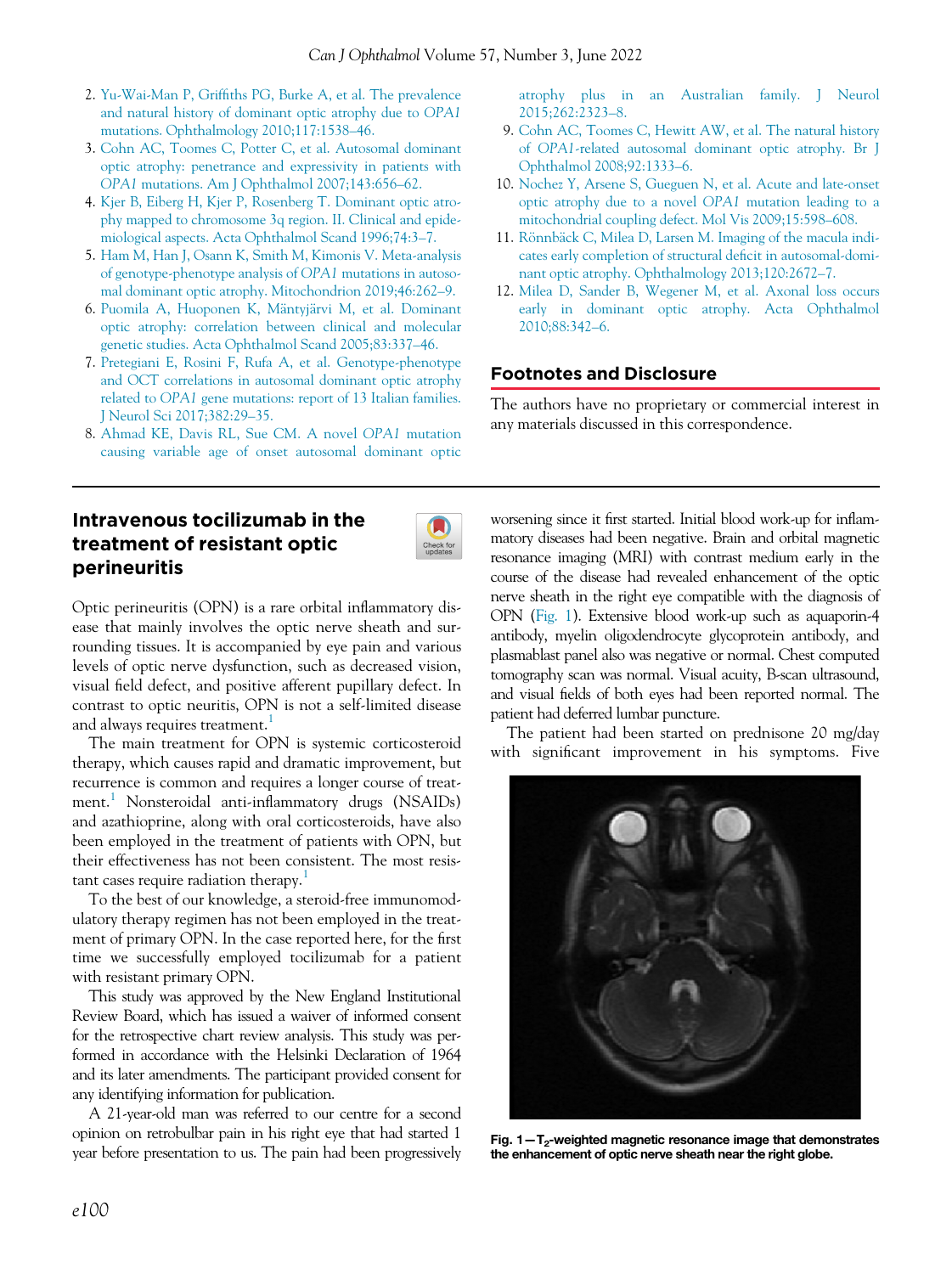Correspondence

<span id="page-1-0"></span>

Fig. 2—(A) Multicolour image of the right eye at the initial visit that shows impressive swelling of the optic nerve head. There is no change in the macula, periphery of the retina, or retinal vasculature. (B) Fluorescein angiography of the same eye at the late venous phase with significant dye leakage from the optic nerve head. (C, D) Multicolour image and fluorescein angiography of the same eye, respectively, after the second tocilizumab infusion at a dose of 8 mg/kg. Optic nerve head swelling and leakage are better, but the patient is more symptomatic at this time. (E, F) The same eye after the third infusion of the higher dose of tocilizumab (10 mg/kg). Nerve head swelling has been resolved, and there is no leakage of the fluorescein dye on or around the optic nerve head. The patient was completely asymptomatic at this visit.

months later, he developed systemic side effects of prednisone, and prednisone was reduced to 10 mg/day. A month later, his eye pain became worse, but brain and orbital MRI did not reveal enhancement or other abnormalities. Ibuprofen 400 mg twice daily was added, and the prednisone was tapered and stopped. Ibuprofen was replaced by indomethacin 75 mg three times a day with no improvement.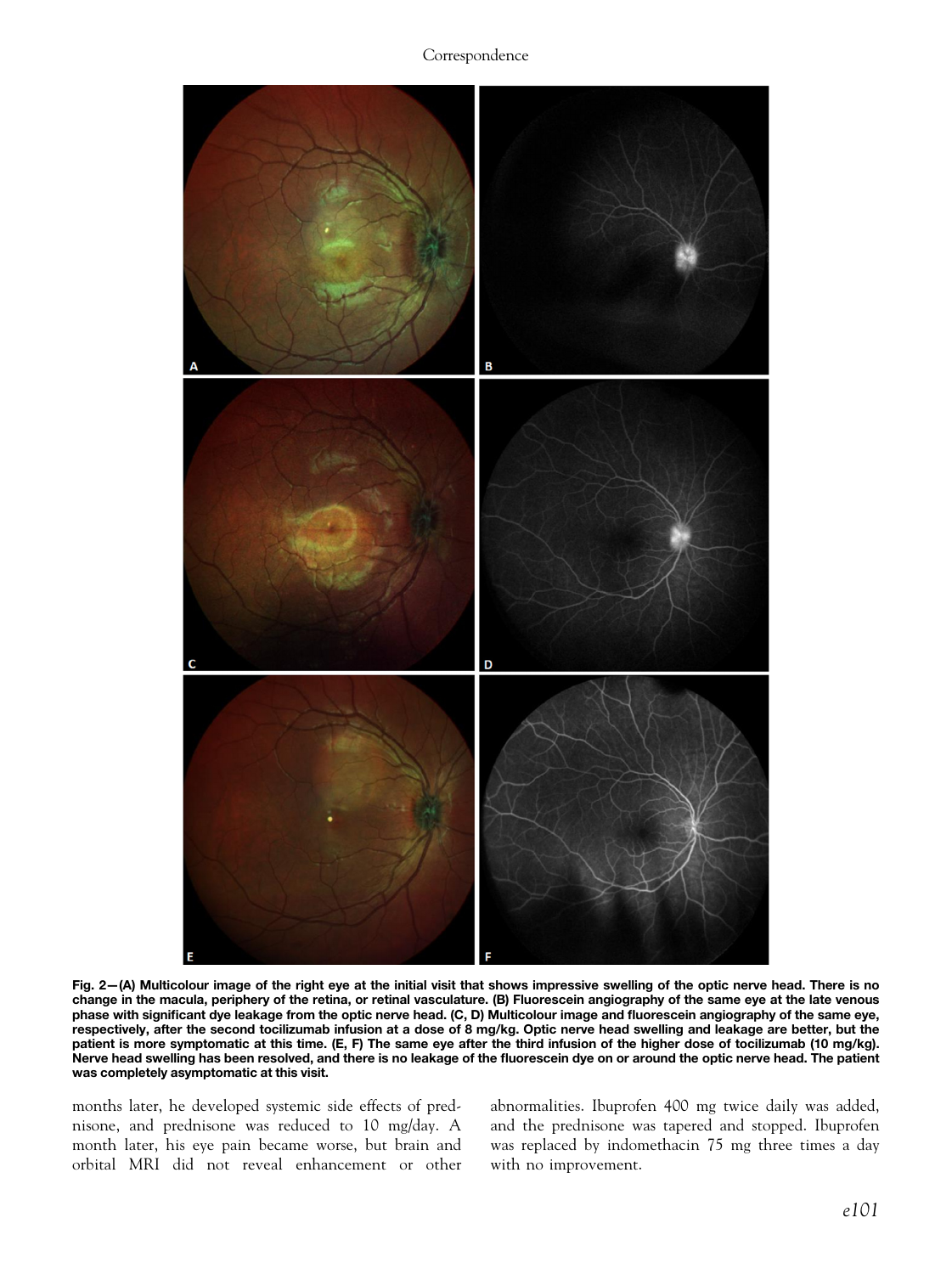At presentation to us, the patient had been on indomethacin for his pain as needed, but he was concerned about the constant pain and side effects of NSAIDs. His vision was 20/20 in both eyes. An eye motility test and an anterior segment examination were completely normal. Afferent pupillary defect was negative. Colour vision was normal in both eyes. Dilated fundoscopy revealed optic nerve head swelling in the right eye. The left eye was completely normal. B-scan ultrasound showed enlargement of the optic nerve head in the right eye without any signs of posterior scleritis. The visual fields were normal in both eyes. Fluorescein angiography (FA) demonstrated extensive leakage from the optic nerve head in the right eye ([Fig. 2](#page-1-0)A, [2](#page-1-0)B).

Because the optic nerve damage was the major concern, the patient received 1 dose of methylprednisolone 1 g intravenously. The different options for long-term treatment, including oral prednisone, off-label conventional immunomodulatory therapy, and off-label intravenous tocilizumab therapy, $\frac{5}{3}$  $\frac{5}{3}$  $\frac{5}{3}$  were discussed along with the pros and cons of each. The patient decided to proceed with intravenous tocilizumab therapy with a dose of 8 mg/kg every 4 weeks.

After the first infusion, the retrobulbar pain completely resolved, but FA was still showing leakage on and around the optic nerve head. During the second visit for his second monthly infusion, the patient complained about returning pain. This was confirmed with optic nerve head leakage on FA [\(Fig. 2C](#page-1-0), [2D](#page-1-0)). Tocilizumab was boosted to 10 mg/kg monthly based on our experience with other resistant inflammatory diseases of the eye. This change was successful in terms of resolving the pain. Additionally, serial monthly FA demonstrated improvement of the optic nerve head leakage over time, and the leakage stopped after the third infusion with the higher dose [\(Fig. 2E](#page-1-0), [2](#page-1-0)F). At that time, the tocilizumab was tapered with an increase in the interval between infusions.

<span id="page-2-4"></span><span id="page-2-3"></span><span id="page-2-2"></span><span id="page-2-1"></span><span id="page-2-0"></span>Up to the present, the patient has received 2 infusions at 6-week intervals and 1 infusion at an 8-week interval. The plan is for another infusion at 8 weeks, 2 infusions at 10 week intervals, 2 infusions at 12-week intervals, and then cessation of therapy. Serial FA every  $3-6$  months and yearly brain and orbital MRI with and without contrast medium will be continued to make sure that recurrence will not happen. To avoid any medication toxicity, a medication toxicity questionnaire was completed, and a complete blood count, liver function tests, and kidney function tests will be evaluated at each visit.

Most cases of OPN are primary, but secondary cases of OPN have been reported in sarcoidosis, $^{2}$  Bechet disease, $^{3}$  $^{3}$  $^{3}$  and vasculitis[.4](#page-2-4) Systemic corticosteroid therapy is the mainstay of treatment for patients with primary OPN, thus requiring a longer course of treatment with very slow tapering.

Pathologic findings in OPN are perivascular lymphocyte infiltration of the optic nerve sheath with secondary fibrotic thickening. Granulomatous inflammation, focal necrosis, and infarction secondary to vasculitis also have been reported in patients with  $OPN<sup>1</sup>$  $OPN<sup>1</sup>$  $OPN<sup>1</sup>$ . These findings make immunomodulatory therapy a reasonable treatment for primary OPN.

Tocilizumab has been employed in the treatment of a wide range of eye inflammatory diseases.<sup>[5](#page-2-1)</sup> This case report is the first in which tocilizumab was employed successfully in the treatment of resistant primary OPN.

In this case, the patient had tried oral corticosteroid and had a relapse when it was tapered. Additionally, 2 different NSAIDs were unsuccessful in controlling the inflammation and inducing remission. The patient was started on tocilizumab based on our successful experience with tocilizumab in controlling various types of eye inflammation.<sup>[5](#page-2-1)</sup> Interestingly, the patient did not reach complete remission with a regular dose, and tocilizumab was boosted based on our experience with tocilizumab in other resistant inflammatory eye conditions. A higher dose of tocilizumab induced and maintained remission in our patient.

Tocilizumab monotherapy may be a good option for the treatment of patients with resistant primary OPN, but more potent studies are recommended to examine this hypothesis.

#### Arash Maleki,\*<sup>,†</sup> Koosha Ramezani,\*<sup>,†</sup> Amanda Colombo,\* $\cdot$ <sup>\*,†</sup> C. Stephen Foster<sup>\*,†,‡</sup>

\*Massachusetts Eye Research and Surgery Institution, Waltham, Mass.; <sup>†</sup>Ocular Immunology and Uveitis Foundation, Waltham, Mass.; <sup>‡</sup>Harvard Medical School, Boston, Mass.

Originally received Jul. 12, 2021. Accepted Sep. 22, 2021.

Correspondence to C. Stephen Foster, MD; [sfoster@mersi.com](mailto:sfoster@mersi.com).

### References

- 1. [Purvin V, Kawasaki A, Jacobson DM. Optic perineuritis: clin](http://refhub.elsevier.com/S0008-4182(21)00301-X/sbref0001_2248)[ical and radiographic features. Arch Ophthalmol](http://refhub.elsevier.com/S0008-4182(21)00301-X/sbref0001_2248) [2001;119:1299](http://refhub.elsevier.com/S0008-4182(21)00301-X/sbref0001_2248)–306.
- 2. [Yu-Wai-Man P, Crompton DE, Graham JY, Black FM, Dayan](http://refhub.elsevier.com/S0008-4182(21)00301-X/sbref0002_2248) [MR. Optic perineuritis as a rare initial presentation of sarcoid](http://refhub.elsevier.com/S0008-4182(21)00301-X/sbref0002_2248)[osis. Clin Exp Ophthalmol 2007;35:682](http://refhub.elsevier.com/S0008-4182(21)00301-X/sbref0002_2248)–4.
- 3. [Lai C, Sun Y, Wang J, et al. Optic perineuritis in beh](http://refhub.elsevier.com/S0008-4182(21)00301-X/sbref0003_2248)ç[et dis](http://refhub.elsevier.com/S0008-4182(21)00301-X/sbref0003_2248) [ease. J Neuro-ophthalmol 2015;35:342](http://refhub.elsevier.com/S0008-4182(21)00301-X/sbref0003_2248)–7.
- 4. [Takazawa T, Ikeda K, Nagaoka T, et al. Wegener granuloma](http://refhub.elsevier.com/S0008-4182(21)00301-X/sbref0004_2248)[tosis-associated optic perineuritis. Orbit 2014;33:13](http://refhub.elsevier.com/S0008-4182(21)00301-X/sbref0004_2248)–6.
- 5. [Silpa-Archa S, Oray M, Preble JM, Foster CS. Outcome of](http://refhub.elsevier.com/S0008-4182(21)00301-X/sbref0005_2248) [tocilizumab treatment in refractory ocular in](http://refhub.elsevier.com/S0008-4182(21)00301-X/sbref0005_2248)flammatory dis[eases. Acta Ophthalmol 2016;94:e400](http://refhub.elsevier.com/S0008-4182(21)00301-X/sbref0005_2248)–6.

#### Footnotes and Disclosure

C. Stephen Foster declares the following: consultancies with Aldeyra Therapeutics (Lexington, Mass.), Allakos (Redwood City, Calif.), Bausch & Lomb Surgical, Inc (Rancho Cucamonga, Calif.), Eyegate Pharma (Waltham, Mass.), Genentech (South San Francisco, Calif.), Novartis (Cambridge, Mass.), and pSivida (Watertown, Mass.); grants or grants pending with Aciont (Salt Lake City, Utah), Alcon (Aliso Viejo, Calif.), Aldeyra Therapeutics (Lexington, Mass.), Bausch & Lomb (Rochester, NY), Clearside Biomedical (Alpharetta, Ga.), Dompe Pharmaceutical (Milan, Italy), Eyegate Pharma (Waltham, Mass.), Mallinckrodt Pharmaceuticals (Staines-upon